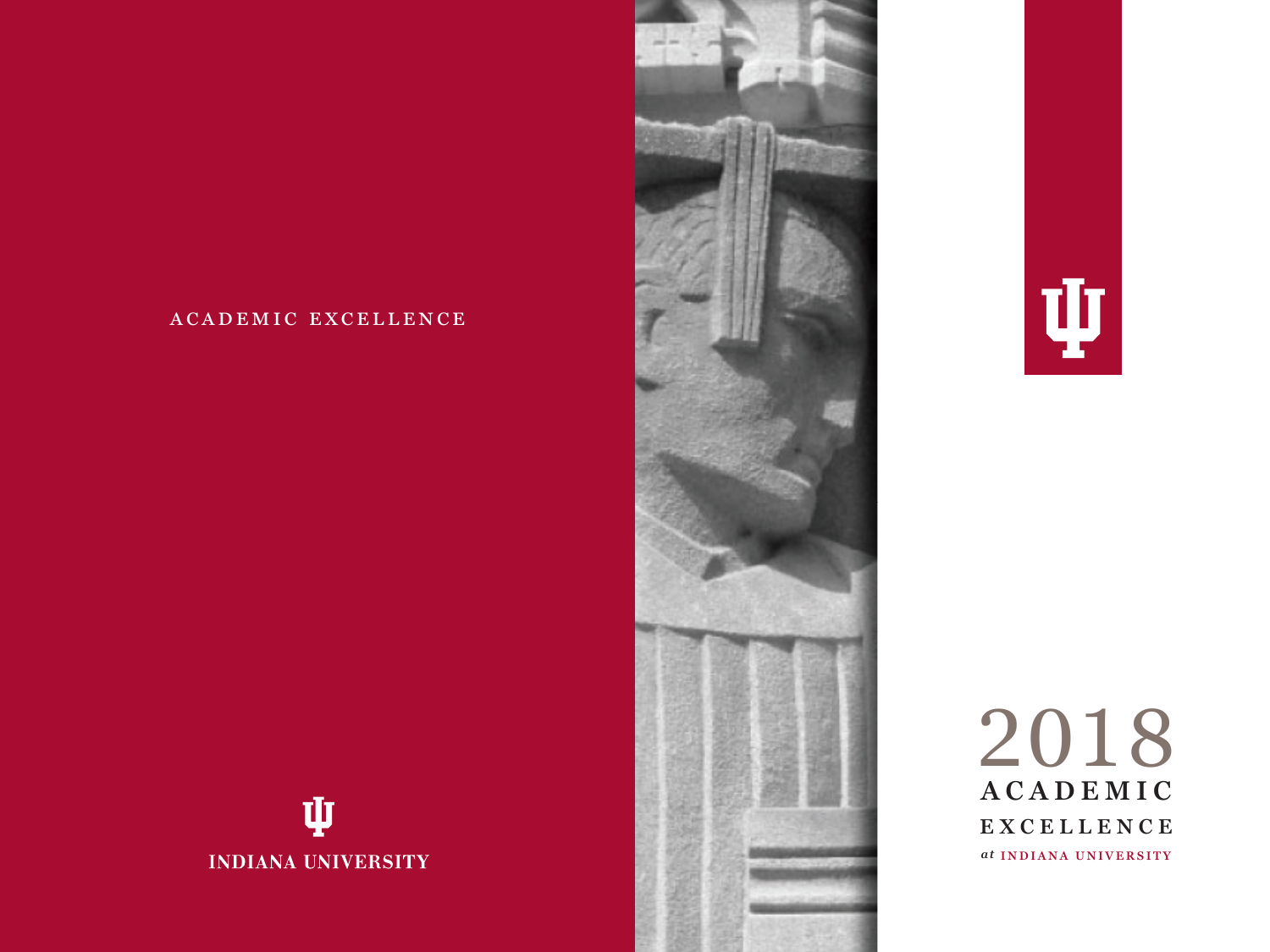## program

introductory remarks **President Michael A. McRobbie** *Indiana University*

#### dinner

WELCOME TO DISTINGUISHED GUESTS **President Michael A. McRobbie**

#### **PERFORMANCE**

**IU Jacobs School of Music The Kuttner Quartet Sofia Kim,** *violin* **Susie Koh,** *violin* **Andrew Collins,** *viola* **Marta Gudmundsdottir,** *cello*

#### tribute to honorees and presentation of president's medal

#### **Dr. Richard T. Miyamoto**

*Professor Emeritus of Otolaryngology–Head & Neck Surgery, Arilla Spence Devault Professor Emeritus, School of Medicine*

**Mr. Rudy Pozzatti** *Distinguished Professor Emeritus, College of Arts and Sciences*

**Dr. Lisa Pratt** *Professor Emerita, College of Arts and Sciences*

conclusion **President Michael A. McRobbie**

#### reception and dinner music **The Kuttner Quartet**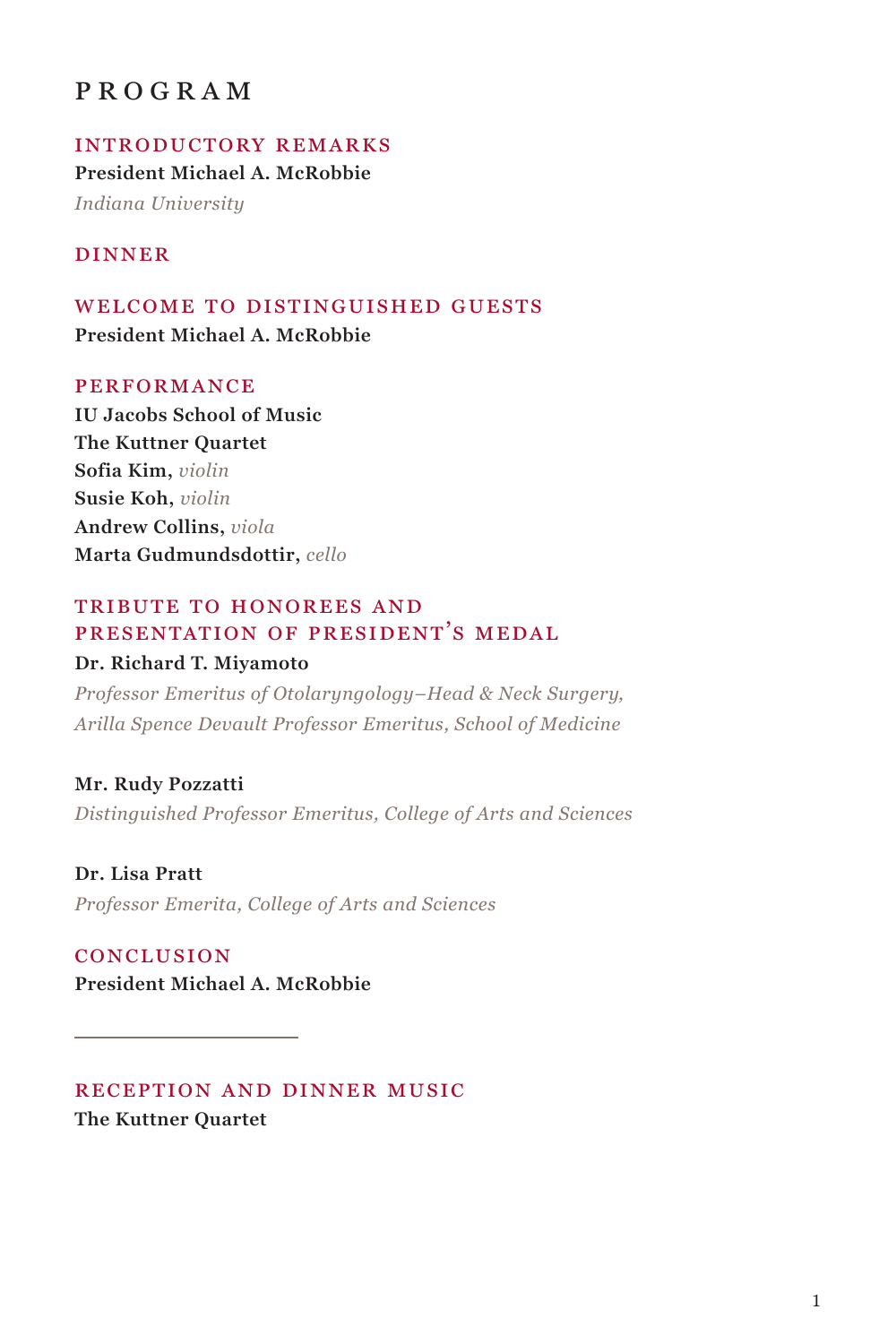# 2018 ACADEMIC EXCELLENCE AT INDIANA UNIVERSITY

## American Academy of Arts and Sciences

**Martina Arroyo,** *Music, 2000* **Kenneth Jon Barwise,\*** *Mathematics, 1999* **Robert W. Briggs,\*** *Biology, 1960* **Jerome R. Busemeyer,** *Psychological and Brain Sciences, 2017* **Edward G. Carmines,** *Political Science, 2012* **Héctor-Neri Castañeda,\*** *Philosophy, 1990* **Ralph E. Cleland,\*** *Biology, 1946* **Ernest R. Davidson,** *Chemistry, 1996* **E. Talbot Donaldson,\*** *English, 1975* **J. Michael Dunn,** *Philosophy & Informatics, Computing, and Engineering, 2010* **William K. Estes,\*** *Psychological and Brain Sciences, 1982* **Michael L. Friedman,** *History and Philosophy of Science and Medicine, 1997* **Sumit Ganguly,** *Political Science, 2017* **Howard Gest,\*** *Biology, 2002* **Robert L. Goldstone,** *Psychological and Brain Sciences, 2016* **Edward Grant,** *History and Philosophy of Science and Medicine, 1984* **Susan D. Gubar,** *English, 2014* **Lee H. Hamilton,** *Public and Environmental Affairs & Global and International Studies, 2006* **Felix Haurowitz,\*** *Chemistry, 1970* **Douglas R. Hofstadter,** *Cognitive Science & Informatics, Computing, and Engineering, 2009* **Fred W. Householder, Jr.,\*** *Classical Studies & Linguistics, 1977* **Feisal A. Istrabadi,** *Law, 2015* **Thomas C. Kaufman,** *Biology, 1999* **Ellen D. Ketterson,** *Biology, 2014* **Jaime Laredo,** *Music, 2010* **Richard G. Lugar,** *Global and International Studies, 2013* **Michael Lynch,** *Biology, 2002* **Thomas J. Mathiesen,** *Musicology, 2001* **Michael A. McRobbie,** *Informatics, Computing, and Engineering & Philosophy, 2012* **Herbert J. Muller,\*** *English, 1963* **Hermann J. Muller,\*** *Biology, 1942* **William D. Neff,\*** *Psychological and Brain Sciences, 1970* **Robert M. Nosofsky,** *Psychological and Brain Sciences, 2015* **Elinor Ostrom,\*** *Political Science, 1991* **Norman R. Pace, Jr.,** *Biology, 1991* **Jeffrey D. Palmer,** *Biology, 1999*

**Charles S. Parmenter,** *Chemistry, 1996* **Menahem Pressler,** *Music, 2000* **Frank W. Putnam,\*** *Molecular and Cellular Biochemistry, 1974* **Rudolf A. Raff,** *Biology, 2000* **Marcus C. M. Rhoades,\*** *Biology, 1966* **Loren H. Rieseberg,** *Biology, 2004* **Scott Russell Sanders,** *English, 2012* **Richard M. Shiffrin,** *Psychological and Brain Sciences, 1996* **Harrison Shull,\*** *Chemistry, 1973* **Linda B. Smith,** *Psychological and Brain Sciences, 2007* **Tracy M. Sonneborn,\*** *Biology, 1949* **János Starker,\*** *Music, 1999* **Roger Meyer Temam,** *Mathematics, 2015* **Charles F. Voegelin,\*** *Anthropology, 1951* **Michael J. Wade,** *Biology, 2008* **André Watts,** *Music, 2017* **Herman B Wells,\*** *Business, 1972* **Richard S. Westfall,\*** *History and Philosophy of Science and Medicine, 1982* **Allen W. Wood,** *Philosophy, 2002*

#### american association for the advancement of science

**Jeffrey Alberts,** *Psychological and Brain Sciences, 2006* **Adam Allerhand,** *Chemistry, 1987* **David B. Allison,** *Public Health, 2009* **Carl E. Bauer,** *Molecular and Cellular Biochemistry, 2011* **Edward J. Berbari,** *Biomedical Engineering, 2014* **Bennett I. Bertenthal,** *Psychological and Brain Sciences, 2000* **James David Bever,** *Biology, 2012* **Russell A. Bonham,** *Chemistry, 1981* **Katy Börner,** *Informatics, Computing, and Engineering, 2011* **Volker P. Brendel,** *Biology, 2016* **Hal E. Broxmeyer,** *Medicine, 2012* **Yves Brun,** *Biology, 2012* **William Lowe Bryan,\*** *Psychological and Brain Sciences, 1900* **Martin S. Burkhead,** *Astronomy, 1968* **L. Jean Camp,** *Informatics, Computing, and Engineering, 2017* **Marvin Carmack,\*** *Chemistry, 1958* **Edward G. Carmines,** *Political Science, 2010* **William F. Carroll,** *Chemistry, 2015* **Peter T. Cherbas,** *Biology, 2013* **Keith Clay,** *Biology, 2005* **David E. Clemmer,** *Chemistry, 2011* **Michael R. Cohen,** *Education, 1984*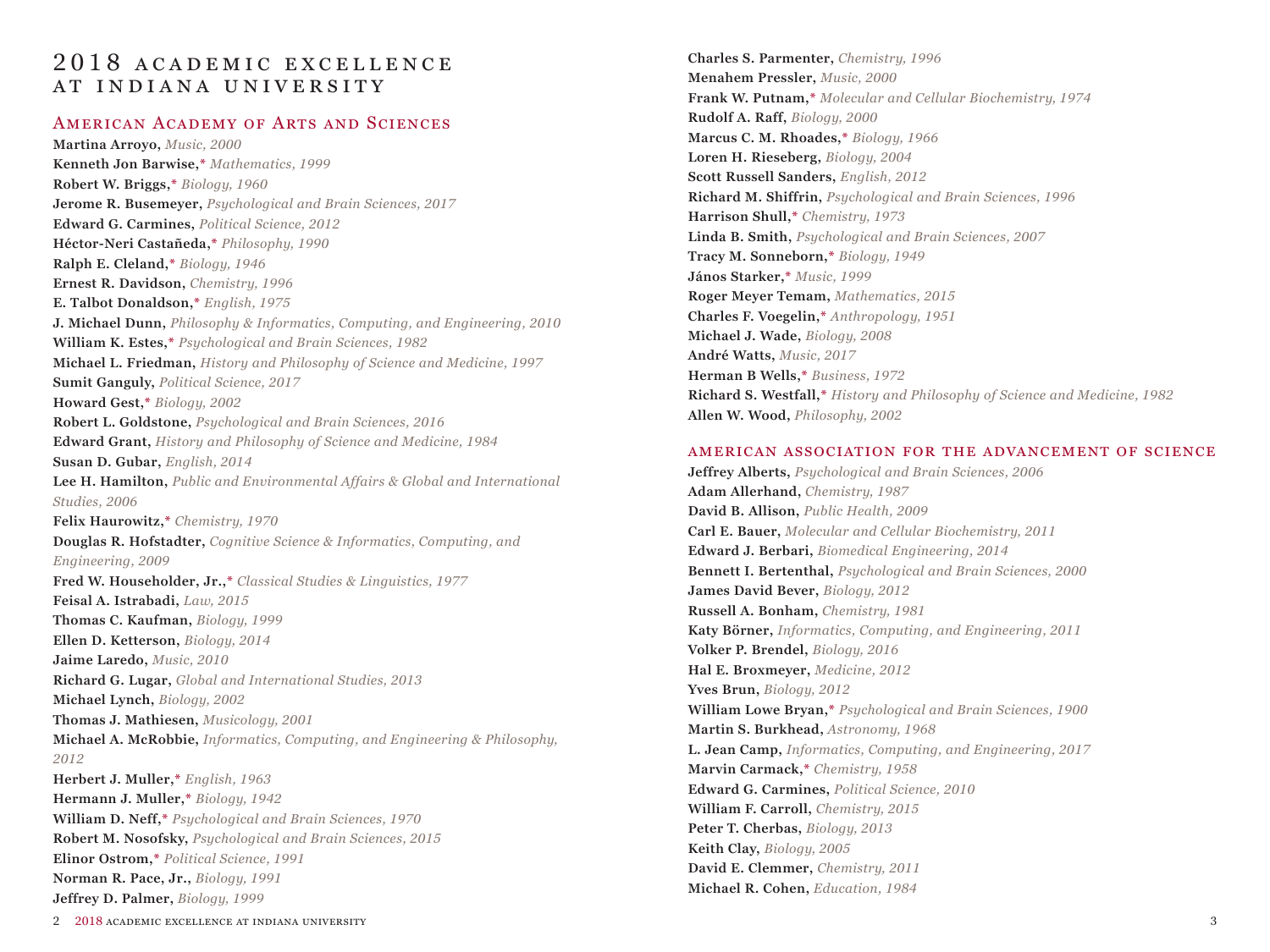**Geoffrey W. Conrad,** *Anthropology, 1994* **Ernest R. Davidson,** *Chemistry, 1985* **Lynda F. Delph,** *Biology, 2010* **Gregory Demas,** *Biology, 2012* **David L. Dilcher,** *Earth and Atmospheric Sciences, 2011* **Howard J. Edenberg,** *Biochemistry and Molecular Biology, 2007* **Patricia L. Foster,** *Biology, 2011* **Eileen Friel,** *Astronomy, 2009* **William Fuqua,** *Biology, 2012* **Paul Gebhard,\*** *Anthropology, 1961* **Howard Gest,\*** *Biology, 1995* **Bernardino F. Ghetti,** *Medicine, 2013* **David P. Giedroc,** *Chemistry, 2012* **Thomas F. Gieryn,** *Sociology, 2000* **James Goodson,\*** *Biology, 2012* **Edward Grant,** *History and Philosophy of Science and Medicine, 1983* **Allen D. Grimshaw,\*** *Sociology, 1972* **Matthew Hahn,** *Biology, 2017* **Roger P. Hangarter,** *Biology, 2010* **Julia Heiman,** *Psychological and Brain Sciences, 2012* **Gary Hieftje,** *Chemistry, 1987* **Ronald A. Hites,** *Public and Environmental Affairs & Chemistry, 1996* **Roger Innes,** *Biology, 2010* **Jorge José,** *Physics, 2007* **Karen Kafadar,** *Statistics, 2012* **Erle G. Kauffman,\*** *Earth and Atmospheric Sciences, 1984* **Thomas C. Kaufman,** *Biology, 2007* **Ellen D. Ketterson,** *Biology, 2009* **V. Alan Kostelecky,** *Physics, 2006* **Curtis M. Lively,** *Biology, 2004* **Michael Lynch,** *Biology, 1998* **Kenneth P. Mackie,** *Psychological and Brain Sciences, 2016* **Armin P. Moczek,** *Biology, 2015* **Emilio Moran,** *Anthropology, 1985* **Roger Gerhard Newton,\*** *Physics, 1989* **Milos V. Novotny,** *Chemistry, 1989* **Peter J. Ortoleva,** *Chemistry, 2011* **Elinor Ostrom,\*** *Political Science, 2001* **Vincent A. Ostrom,\*** *Political Science, 1960* **Frank Paladino,** *Biology, 2002* **Jeffrey D. Palmer,** *Biology, 2005* **Charles S. Parmenter,** *Chemistry, 1985* **Dennis Gail Peters,** *Chemistry, 2012*

**Craig S. Pikaard,** *Biology & Molecular and Cellular Biochemistry, 2008* **Catherine A. Pilachowski,** *Astronomy, 1993* **David B. Pisoni,** *Psychological and Brain Sciences, 1982* **Jonathan Plucker,** *Education, 2011* **Roger Pynn,** *Physics, 1996* **Elizabeth C. Raff,** *Biology, 2013* **Rudolf A. Raff,** *Biology, 2010* **George V. Rebec,** *Psychological and Brain Sciences, 1994* **John P. Richardson,** *Chemistry, 1987* **Loren H. Rieseberg,** *Biology, 2003* **G. David Roodman,** *Medicine, 2012* **Richard J. Rose,** *Psychological and Brain Sciences, 1994* **Carl Rothe,\*** *Cellular and Integrative Physiology, 1993* **Riley O. Schaeffer,\*** *Chemistry, 1980* **Kathy Schick,** *Anthropology, 2003* **Richard M. Shiffrin,** *Psychological and Brain Sciences, 1977* **V. J. Shiner,** *Chemistry, 1985* **Eliot R. Smith,** *Psychological and Brain Sciences, 2012* **P. Sarita Soni,** *Optometry, 2014* **Olaf Sporns,** *Psychological and Brain Sciences, 2013* **Thomas Sterling,** *Informatics, Computing, and Engineering, 2014* **S. Holly Stocking,** *Journalism, 2007* **David L. Stocum,** *Biology, 1988* **Roderick A. Suthers,** *Biology, 2011* **Roger Meyer Temam,** *Mathematics, 2011* **William D. Timberlake,** *Psychological and Brain Sciences, 2003* **Nicholas Toth,** *Anthropology, 2003* **Victor E. Viola,** *Chemistry, 1987* **Virginia Vitzthum,** *Anthropology, 2011* **Michael J. Wade,** *Biology, 2007* **Stanley Wasserman,** *Sociology, Psychological and Brain Sciences, & Statistics, 1995* **Andrea S. Wiley,** *Anthropology, 2017* **Richard R. Wilk,** *Anthropology, 2015* **David R. Williams,** *Chemistry, 2004* **Malcolm E. Winkler,** *Biology, 2013* **Chen Zhu,** *Earth and Atmospheric Sciences, 2017* **Adam Zlotnick,** *Molecular and Cellular Biochemistry, 2017* **Miriam Zolan,** *Biology, 2007*

## AMERICAN PHILOSOPHICAL SOCIETY

**Ralph E. Cleland,\*** *Biology, 1932* **Lawrence H. Einhorn,** *Medicine, 2001*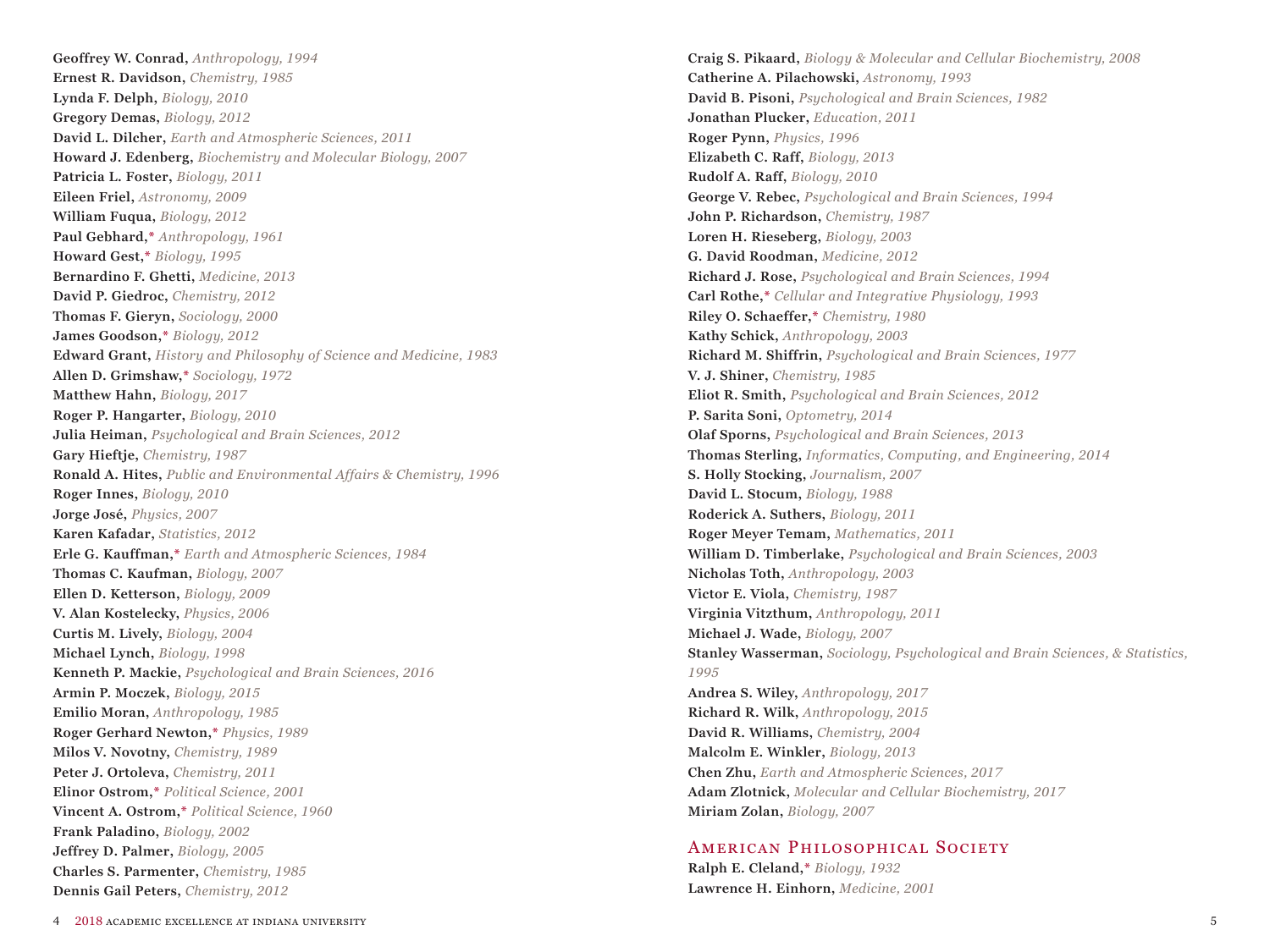**Susan D. Gubar,** *English, 2011* **Douglas R. Hofstadter,** *Cognitive Science & Informatics, Computing, and Engineering, 2009* **Salvador Edward Luria,\*** *Microbiology, 1964* **Fedwa Malti-Douglas,** *Gender Studies & Comparative Literature, 2004* **Hermann J. Muller,\*** *Biology, 1947* **Elinor Ostrom,\*** *Political Science, 2006* **Marcus C. M. Rhoades,\*** *Biology, 1962* **Richard M. Shiffrin,** *Psychological and Brain Sciences, 1999* **Tracy M. Sonneborn,\*** *Biology, 1952* **Stith Thompson,\*** *English, 1947* **Herman B Wells,\*** *Business, 1964*

## National Academy of Engineering

**Haydn Murray,\*** *Earth and Atmospheric Sciences, 2003*

## NATIONAL ACADEMY OF MEDICINE

**David B. Allison,** *Public Health, 2012* **Joan K. Austin,** *Nursing, 2000* **Richard D. DiMarchi,** *Chemistry, 2015* **Morris Green,\*** *Pediatrics, 1983* **Thomas S. Inui,** *Medicine, 1990* **Ting-Kai Li,** *Medicine, 1999* **Angela B. McBride,** *Nursing, 1995* **Clement J. McDonald,** *Medicine, 1994* **Richard T. Miyamoto,** *Otolaryngology and Head/Neck Surgery, 2003* **Robin P. Newhouse,** *Nursing, 2017* **J. Marc Overhage,** *Medicine, 2010* **Bernice A. Pescosolido,** *Sociology, 2016* **Ora H. Pescovitz,** *Medicine, 2011* **William M. Tierney,** *Medicine, 2007*

#### National Academy of Sciences

**Robert W. Briggs,\*** *Biology, 1962* **Ralph E. Cleland,\*** *Biology, 1942* **Ernest R. Davidson,** *Chemistry, 1987* **David L. Dilcher,** *Earth and Atmospheric Sciences, 1989* **Carl Eigenmann,\*** *Biology, 1923* **Lawrence H. Einhorn,** *Medicine, 2001* **Mark Estelle,** *Biology, 2007* **William K. Estes,\*** *Psychological and Brain Sciences, 1963* **Felix Haurowitz,\*** *Molecular and Cellular Biochemistry, 1975* **Charles B. Heiser, Jr.,\*** *Biology, 1987*

**Thomas C. Kaufman,** *Biology, 2008* **Michael Lynch,** *Biology, 2009* **Emilio Moran,** *Anthropology, 2010* **Hermann J. Muller,\*** *Biology, 1931* **William D. Neff,\*** *Psychological and Brain Sciences, 1964* **Elinor Ostrom,\*** *Political Science, 2001* **Norman R. Pace, Jr.,** *Biology, 1991* **Jeffrey D. Palmer,** *Biology, 2000* **Charles S. Parmenter,** *Chemistry, 1995* **Craig S. Pikaard,** *Biology & Molecular and Cellular Biochemistry, 2017* **John R. Preer,\*** *Biology, 1976* **Frank W. Putnam,\*** *Molecular and Cellular Biochemistry, 1976* **Marcus C. M. Rhoades,\*** *Biology, 1946* **Anthony G. San Pietro,\*** *Biology, 1983* **Richard M. Shiffrin,** *Psychological and Brain Sciences, 1995* **Harrison Shull,\*** *Chemistry, 1969* **Tracy M. Sonneborn,\*** *Biology, 1946* **Richard C. Starr,\*** *Biology, 1976*

#### International Academies

**David B. Allison,** *Public Health,* The Academy of Europe, *2017,* European Academy of Arts and Sciences, *2018* **Peter Bondanella,\*** *French and Italian,* European Academy of Arts and Sciences, *2009* **David E. Clemmer,** *Chemistry,* Royal Society of Chemistry, *2005* **Ulla M. Connor,** *English,* Finnish Society of Sciences and Letters, *2000* **Henry R. Cooper, Jr.,** *Slavic and East European Languages and Cultures,*  Slovenian Academy of Sciences and Arts, *1995* **Henry H. Glassie,** *Folklore and Ethnomusicology,* Finnish Academy of Sciences and Letters, *1990* **Gary Hieftje,** *Chemistry,* Royal Society of Chemistry, *2005* **Jorge José,** *Physics,* Mexican Academy of Sciences, *1999* **György Kara,** *Central Eurasian Studies,* Hungarian Academy of Sciences, *2001* **Curtis M. Lively,** *Biology,* Royal Society of New Zealand, *2007* **Rosemary Lloyd,** *French and Italian,* Australian Academy of Humanities, *2009* **Michael A. McRobbie,** *Informatics, Computing, and Engineering & Philosophy,*  Australian Academy of Humanities, *2007* **Michal Misiurewicz,** *Mathematical Sciences,* Polish Academy of Sciences, *2018* **Richard T. Miyamoto,** *Medicine,* Royal Society of Medicine, *1993* **Milos V. Novotny,** *Chemistry,* The Royal Society for Sciences (Sweden), *1999,* Learned Society of the Czech Republic, *2004*  **Krishnan Raghavachari,** *Chemistry,* Royal Society of Chemistry, *2008* **Loren H. Rieseberg,** *Biology,* The Royal Society, *2010*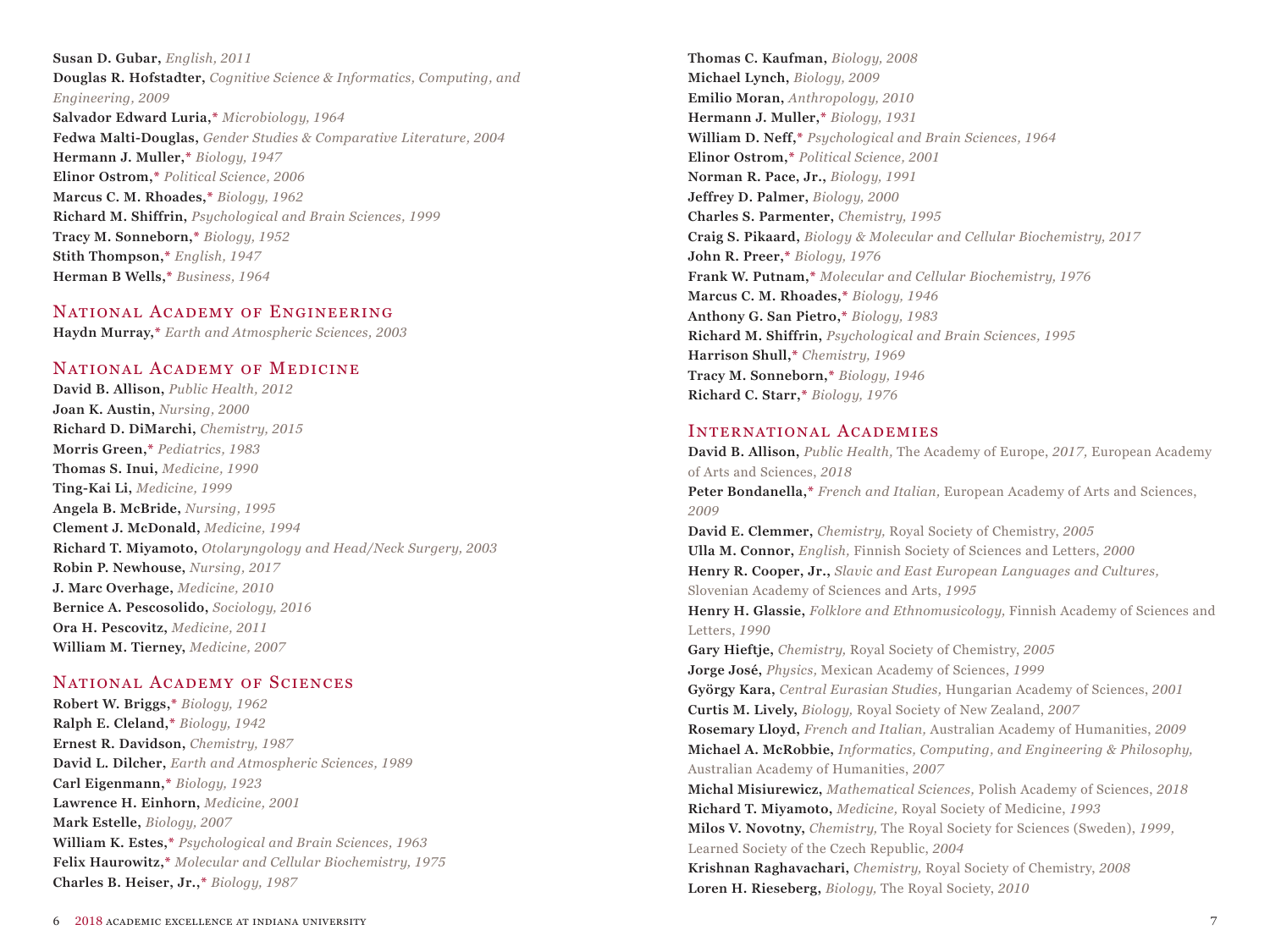**Riley O. Schaeffer,\*** *Chemistry,* Royal Society of Chemistry, *1985* **Roger Meyer Temam,** *Mathematics,* French Academy of Sciences, *2007* **Dror Wahrman,** *History,* Royal Historical Society, *2010*

#### Emmy Awards

**David Anspaugh,** *1982, 1983* **Joseph Buck,** *2000, 2002, 2003, 2004, 2005, 2012* **John Corso,** *1983* **Richard A. Enberg,\*** *1981, 1983, 1990, 1993, 2000, 2005* **Roger P. Hangarter,** *2009* **John W. Kincaid,** *1988, 1992, 1996, 2000, 2002, 2004, 2008, 2012, 2014, 2015* **Ryan Murphy,** *2010, 2014, 2016, 2016, 2018* **George Pinney,** *2001* **Michael E. Uslan,** *1995*

#### GRAMMY AWARD

**Howard Ashman,\*** *1991, 1991, 1993, 1993* **Joshua D. Bell,** *2000* **Chris Botti,** *2013* **Michael Brecker,\*** *1994, 1994, 1994, 1994, 1994, 1996, 2001, 2006, 2007* **Angelin Chang,** *2006* **John Clayton,** *2007* **Dale Clevenger,** *1994, 2001* **David Effron,** *1983* **Peter Erskine,** *1979, 2006* **Jerry Hey,** *1981, 1982, 1983, 1984, 1991* **Booker T. Jones,** *1994, 2009, 2011* **Jaime Laredo,** *1992* **Sylvia McNair,** *1993, 1995* **Edgar Meyer,** *2000, 2001, 2001, 2015* **William Preucil,** *1996* **Pacifica Quartet,** *2009* **Aaron Sheehan,** *2015* **Leonard Slatkin,** *1984, 1996, 2005, 2005, 2007, 2007* **Cory Smythe,** *2015* **János Starker,\*** *1997* **André Watts,** *1963*

#### OSCAR AWARDS

**Howard Ashman,\*** *1990, 1992* **Hoagy Carmichael,\*** *1952* **Kevin Kline,** *1988* **Bruce Joel Rubin,** *1991* **Steve Tesich,\*** *1979*

TONY AWARDS **Kevin Kline,** *1978, 1981, 2017* **Harriet Newman Leve,** *2009*

#### Guggenheim Fellowships

**William Bailey,** *Art, Architecture, and Design, 1965* **W. Claude Baker,** *Music, 2001* **Willis R. Barnstone,** *Comparative Literature, 1961* **Ilhan Basgoz,** *Central Eurasian Studies, 1973* **Roy W. Battenhouse,\*** *English, 1958* **Richard Bauman,** *Communication and Culture, Folklore and Ethnomusicology, & Anthropology, 1989* **Christopher Beckwith,** *Central Eurasian Studies, 2004* **Frederick John Beharriell,\*** *Germanic Studies, 1965* **Frederick Charles Beiser,** *Philosophy, 1993* **Robert Demo Bent,\*** *Physics, 1962* **Domenico Bertoloni Meli,** *History and Philosophy of Science and Medicine, 2007* **James David Bever,** *Biology, 2013* **Rabi Bhattacharya,** *Mathematics, 2000* **David Bidney,\*** *Anthropology, 1950* **Thomas Blumenthal,** *Biology, 1980* **John Bodnar,** *History, 1983* **Peter Boerner,\*** *Germanic Studies, 1970* **Russell A. Bonham,** *Chemistry, 1964* **Patrick Brantlinger,** *English, 1978* **Oscar G. Brockett,\*** *Theatre, Drama and Contemporary Dance, 1970* **Harold J. Brodie,\*** *Biology , 1952* **Walter E. Bron,\*** *Physics, 1966* **Gordon Brotherston,** *Spanish and Portugese, 1993* **A. Peter Brown,\*** *Musicology, 1978* **Mary Ellen Brown,** *Folklore and Ethnomusicology, 2004* **George John Buelow,\*** *Music, 1966* **Robert F. Byrnes,\*** *History, 1951* **Matei Alexe Calinescu,\*** *French and Italian, 1975* **Mary Elizabeth Campbell,\*** *English, 1944, 1955* **James E. Canright,** *Biology, 1960* **Marvin Carmack,\*** *Chemistry, 1949* **Héctor-Neri Castañeda,\*** *Philosophy, 1967* **Malcolm Chisholm,\*** *Chemistry, 1985* **Jamsheed K. Choksy,** *Central Eurasian Studies, 1996* **Katerina Clark,** *Slavic and East European Languages and Cultures, 1986* **Thomas D. Clark,\*** *History, 1963* **Ralph E. Cleland,\*** *Biology, 1927*

8 2018 academic excellence at indiana university 9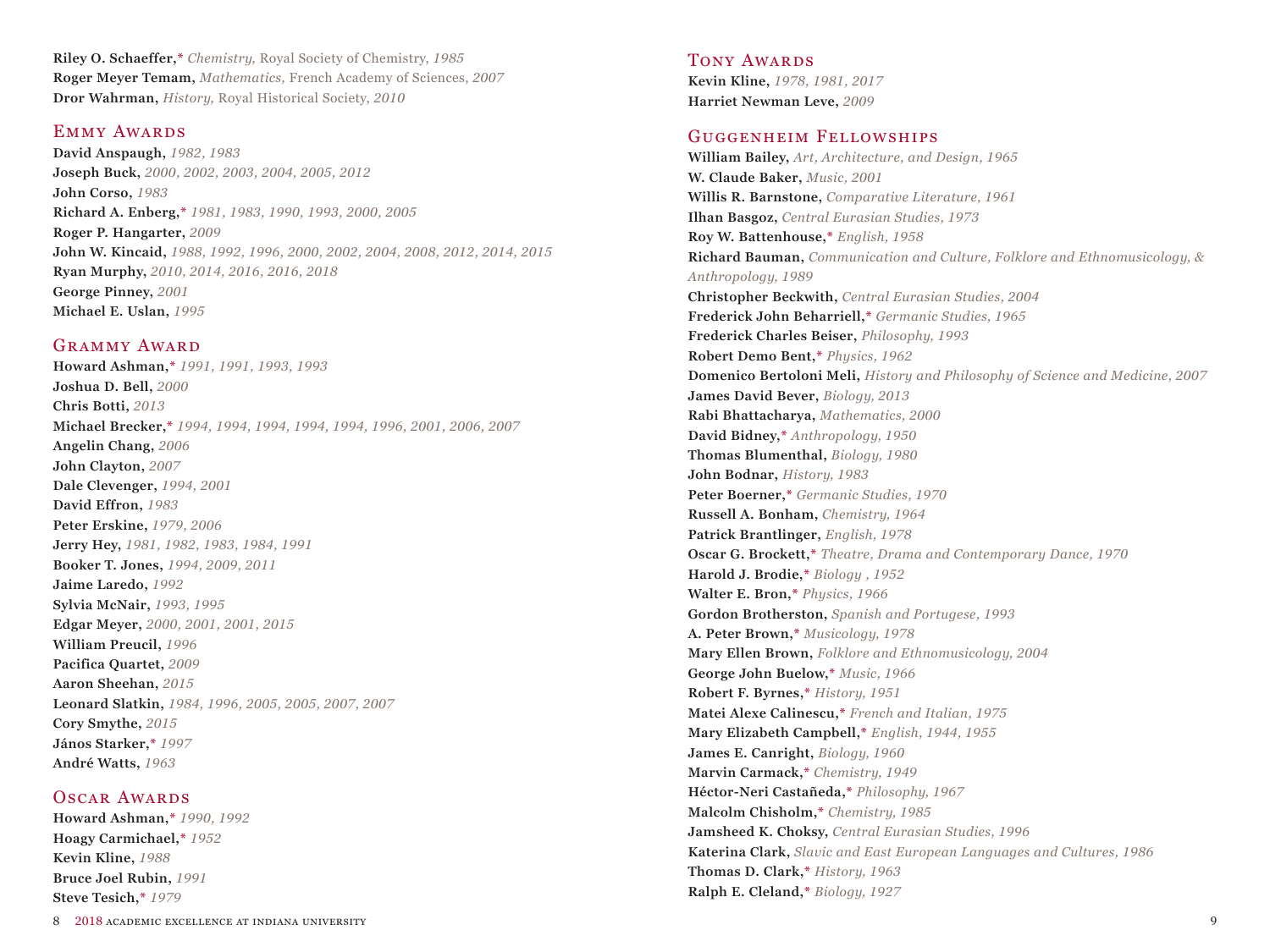**Lawrence M. Clopper,\*** *English, 1994* **Dorrit C. Cohn,\*** *Germanic Studies, 1970* **Bruce M. Cole,\*** *Art, Architecture, and Design, 1975* **Rowland Lee Collins,\*** *English, 1965* **Jack Kenneth Crandall,** *Chemistry, 1970* **Ralph T. Daniel,\*** *Music, 1961* **Alfred David,\*** *English, 1966* **Ernest R. Davidson,** *Chemistry, 1974* **Linda Dégh,\*** *Folklore and Ethnomusicology, 1970* **Lynda F. Delph,** *Biology, 2005* **Devin DeWeese,** *Central Eurasian Studies, 2003* **Alfred Diamant,\*** *Political Science, 1973* **David Howard Dickason,\*** *English, 1954* **David L. Dilcher,** *Earth and Atmospheric Sciences, 1972, 1987* **Aubrey Diller,\*** *Classical Studies, 1950* **E. Talbot Donaldson,\*** *English, 1951, 1977* **Richard M. Dorson,\*** *Folklore and Ethnomusicology, 1949, 1964, 1971* **Glanville Downey,\*** *Classical Studies, 1956* **David Dzubay,** *Composition, 2007* **John C. Eaton,\*** *Music, 1962, 1965* **William B. Edgerton,\*** *Slavic and East European Languages and Cultures, 1963* **R. David Edmunds,** *History, 1995* **Jurgis Saulius Elisonas,** *History & East Asian Languages and Cultures, 1982* **Albert Edward Elsen,\*** *Art, Architecture, and Design, 1966* **Miguel Enguídanos,** *Spanish and Portugese, 1964* **William K. Estes,\*** *Psychological and Brain Sciences, 1985* **George E. Ewing,\*** *Chemistry, 1983* **J. Rufus Fears,\*** *History, 1976* **Arthur Field,** *History, 1993* **Henry Albert Fischel,\*** *Near Eastern Languages and Cultures, 1969* **Horst Frenz,\*** *English & Comparative Literature, 1968* **Don Freund,** *Composition, 2005* **David G. Frey,\*** *Biology, 1953* **Maurice Friedberg,\*** *Slavic and East European Languages and Cultures, 1970, 1981* **Robert D. Fulk,** *English, 2013* **Ross Gay,** *English, 2013* **Howard Gest,\*** *Biology, 1970, 1979* **John Gibson,** *Music, 1992* **Henry H. Glassie,** *Folklore and Ethnomusicology, 1972* **H. Scott Gordon,** *Economics & History and Philosophy of Science and Medicine, 1964* **Ronald E. Gottesman,\*** *English, 1969* **Rudolf Gottfried,\*** *English, 1953*

**Jeffrey L. Gould,** *History, 2002* **Edward Grant,** *History and Philosophy of Science and Medicine, 1965* **Michael C. Grossberg,** *History, 2005* **Susan D. Gubar,** *English, 1983* **Frank R. N. Gurd,\*** *Molecular and Cellular Biochemistry, 1954* **David L. Haberman,** *Religious Studies, 2013* **Charles W. Hagen, Jr.,\*** *Biology, 1957* **Paul R. Halmos,\*** *Mathematics, 1947* **Gail G. Hanson,** *Physics, 1995* **Anna Granville Hatcher,\*** *French and Italian, 1953* **John M. Hayes,\*** *Earth and Atmospheric Sciences, 1987* **Eliot S. Hearst,\*** *Psychological and Brain Sciences, 1974* **Ray L. Heffner,\*** *English, 1959* **Bernhard Heiden,\*** *Music, 1966* **David R. Heise,** *Sociology, 1976* **Charles B. Heiser, Jr.,\*** *Biology, 1953* **Herbert I. Hochberg,** *Philosophy, 1962* **Joan Hoff,** *History, 1981* **Douglas R. Hofstadter,** *Cognitive Science & Informatics, Computing, and Engineering, 1980* **Fred W. Householder, Jr.,\*** *Classical Studies & Linguistics, 1958* **George B. Hutchinson,** *English, 2011* **John Barrows Irwin,\*** *Astronomy, 1954* **Jerald W. Jacquard,** *Art, Architecture, and Design, 1972* **Hans Jaeger,\*** *Germanic Studies, 1960* **Daniel James,** *History, 2006* **Bill Johnston,** *Comparative Literature, 2013* **Kenneth R. Johnston,** *English, 1990* **Eileen Julien,** *Comparative Literature, 1998* **Arne L. Kalleberg,** *Sociology, 1984* **Herbert Harold Kaplan,** *History, 1970* **David Kaser,\*** *Informatics, Computing, and Engineering, 1967* **Nets Katz,** *Mathematics, 2012* **Ellen D. Ketterson,** *Biology, 2004* **Cornelis Klein,\*** *Earth and Atmospheric Sciences, 1977* **Arthur Louis Koch,\*** *Biology, 1981* **Emil J. Konopinski,\*** *Physics, 1949* **Ravi S. Kulkarni,** *Mathematics, 1980* **Eleanor Winsor Leach,\*** *Classical Studies, 1976* **Rosemary Lloyd,** *French and Italian, 2002* **Malcolm Harris Macfarlane,\*** *Physics, 1966* **Maurice W. Manning,** *English, 2011* **Terence J. Martin,\*** *English, 1983*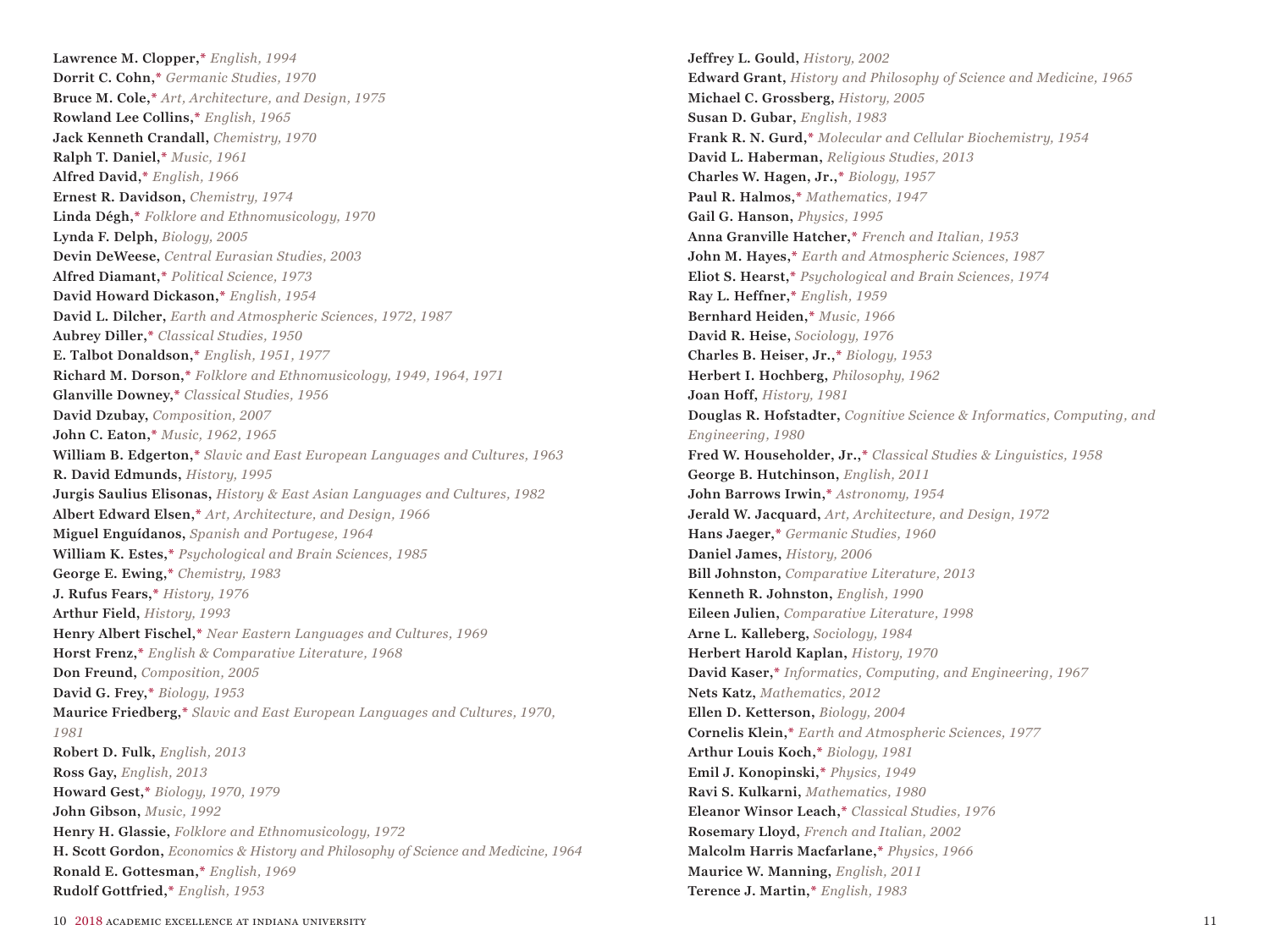**Brian H. Mason,\*** *Earth and Atmospheric Sciences, 1953, 1968* **Adrian Matejka,** *English, 2014* **Thomas J. Mathiesen,** *Musicology, 1990* **Leland S. McClung,\*** *Biology, 1939* **John H. McDowell,** *Folklore and Ethnomusicology, 1995* **James McGarrell,** *Art, Architecture, and Design, 1964* **Patrick R. McNaughton,** *Art History , 1994* **Donald A. McQuarrie,\*** *Chemistry, 1975* **Lynne L. Merritt, Jr.,\*** *Chemistry, 1955* **Walter J. Meserve,** *Theatre, Drama, and Contemporary Dance, 1984* **Jerome R. Mintz,\*** *Anthropology, 1969* **Armin P. Moczek,** *Biology, 2017* **Richard Moody,\*** *Theatre, Drama, and Contemporary Dance, 1959* **Chase Curran Mooney,\*** *History, 1959* **Walter J. Moore,\*** *Chemistry, 1951* **Emilio Moran,** *Anthropology, 1989* **Herbert J. Muller,\*** *English, 1939* **Mark Louis Musa,\*** *French and Italian, 1971* **Helen Nader,** *History, 1983* **Osamu James Nakagawa,** *Art, Architecture, and Design, 2009* **James O. Naremore,** *Communication and Culture, 1994* **Homer Alfred Neal,** *Physics, 1980* **William R. Newman,** *History and Philosophy of Science and Medicine, 1999* **Val Nolan, Jr.,\*** *Biology, 1957* **Walter T. K. Nugent,** *History, 1964* **Eugene O'Brien,** *Music, 1984* **Felix Johannes Oinas,\*** *Slavic and East European Languages and Cultures, 1961, 1966* **Juan A. Orrego-Salas,** *Music, 1945, 1954* **Robert A. Orsi,** *Religious Studies, 2000* **Peter J. Ortoleva,** *Chemistry, 1989* **Jeffrey D. Palmer,** *Biology, 2005* **W. R. Parker,\*** *English, 1962* **Charles S. Parmenter,** *Chemistry, 1971* **James T. Patterson,** *History, 1968* **Lewis Curtis Perry,** *History, 1981* **M. Jeanne Peterson,** *History, 1984* **Otto Paul Pflanze,\*** *History, 1966* **Allen W. Phillips,\*** *Spanish and Portugese, 1960, 1973* **David B. Pisoni,** *Psychological and Brain Sciences, 1978* **Paul Edwin Potter,** *Earth and Atmospheric Sciences, 1961* **Rudolph O. Pozzatti,** *Art, Architecture, and Design, 1963* **John R. Preer,\*** *Biology, 1976*

**Frank W. Putnam,\*** *Molecular and Cellular Biochemistry, 1969* **Robert E. Quirk,\*** *History, 1965* **Alexander Rabinowitch,** *History, 1981* **Rudolf A. Raff,** *Biology, 1987* **David L. Ransel,** *History, 1989* **Alo Raun,\*** *Linguistics, 1951* **Henry H. H. Remak,\*** *Germanic Studies, 1967* **Martin Ridge,\*** *History, 1965* **Loren H. Rieseberg,** *Biology, 2004* **James C. Riley,** *History, 1986* **Warren E. Roberts,\*** *Folklore and Ethnomusicology, 1966* **Marina Roseman,** *Anthropology, 1996* **Anya Peterson Royce,** *Anthropology, 1980* **Gustavo Sainz,\*** *Spanish and Portuguese, 1975* **Scott Russell Sanders,** *English, 1992* **Riley O. Schaeffer,\*** *Chemistry, 1965* **Drew Schwartz,** *Biology, 1970* **James Ralston Scobie,\*** *History, 1967* **Thomas A. Sebeok,\*** *Anthropology, 1958, 1980* **Oskar Seidlin,\*** *Germanic Studies, 1962, 1976* **Richard M. Shiffrin,** *Psychological and Brain Sciences, 1975* **Harrison Shull,\*** *Chemistry, 1954* **Denis Sinor,\*** *Central Eurasian Studies, 1968, 1981* **Sara E. Skrabalak,** *Chemistry, 2017* **Leo F. Solt,\*** *History, 1961* **Olaf Sporns,** *Psychological and Brain Sciences, 2010* **Richard C. Starr,\*** *Biology, 1959* **Gerald Strauss,\*** *History, 1964, 1972* **Paul H. Strohm,** *English, 1994* **Susan Strome,** *Biology, 1998* **David P. Thelen,** *History, 1973* **Stith Thompson,\*** *English, 1955* **Hans Tischler,\*** *Music, 1964* **Clifford Ambrose Truesdell, III,\*** *Mathematics, 1956* **Albert Valdman,** *French and Italian & Linguistics, 1967* **Panayiotis J. Vatikiotis,\*** *Political Science, 1961* **Martha J. Vicinus,** *English, 1980* **Victor E. Viola,** *Chemistry, 1980* **Charles F. Voegelin,\*** *Anthropology, 1947* **John Walbridge,** *Near Eastern Languages and Cultures, 2007* **Pamela Barnhouse Walters,** *Sociology, 2007* **Gary M. Walton,** *Economics, 1976* **Paul Weatherwax,\*** *Biology, 1944*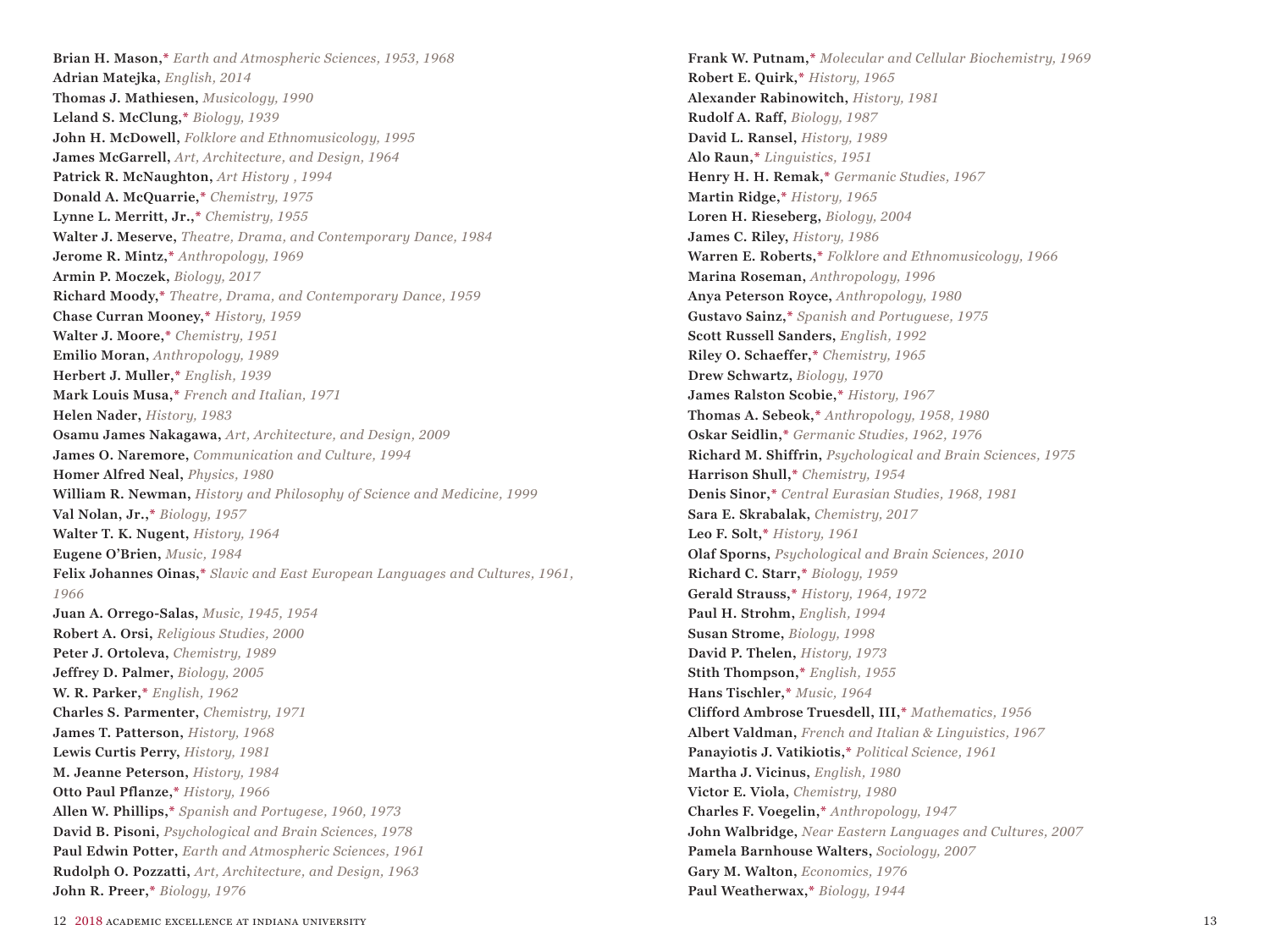**Joan Weiner,** *Philosophy, 2000* **Ulrich W. Weisstein,\*** *Germanic Studies & Comparative Literature, 1974* **Ernest Wenkert,** *Chemistry, 1965* **Richard S. Westfall,\*** *History and Philosophy of Science and Medicine, 1987* **Erminie Wheeler-Voegelin,\*** *History, 1947* **Harold Whitehall,\*** *English, 1939* **William H. Wiggins, Jr.,\*** *African American and African Diaspora Studies, 1988* **William E. Wilson,\*** *English, 1945* **Oscar O. Winther,\*** *History, 1959* **Jeffrey A. Wolin,** *Arts, Architecture, and Design, 1991* **Marshal Wrubel,\*** *Astronomy, 1968* **Samuel Yellen,\*** *English, 1964* **Kevin Young,** *English, 2003* **Frank Nelson Young, Jr.,\*** *Biology, 1960* **John W. T. Youngs,\*** *Mathematics, 1946*

## MACARTHUR FELLOWS

**Christopher Beckwith,** *Central Eurasian Studies, 1986* **John C. Eaton,\*** *Music, 1990* **Loren H. Rieseberg,** *Biology, 2003* **Gregory Schopen,** *Religious Studies, 1985* **Elliot Sperling,\*** *Central Eurasian Studies, 1984*

## Andrew Carnegie Fellows

**Shahzeen Attari,** *Public and Environmental Affairs, 2018* **Charles G. Geyh,** *Law, 2016* **Lauren M. MacLean,** *Political Science, 2017*

## Nobel Prize Laureates

**Renato Dulbecco,\*** *Microbiology, 1975* **Riccardo Giacconi,** *Physics, 2002* **J. Hans D. Jensen,\*** *Physics, 1963* **Salvador Edward Luria,\*** *Microbiology, 1969* **Hermann J. Muller,\*** *Biology, 1946* **Ferid Murad,** *1998* **Elinor Ostrom,\*** *Political Science, 2009* **James Dewey Watson,** *1962* **Oliver Williamson,** *2009*

## Pulitzer Prize Recipients

**R. Carlyle Buley,\*** *1951* **Michel du Cille,\*** *1986, 1988, 2008* **Melissa Farlow,** *1976*

**William Foley,** *1983* **Thomas French,** *1998* **John Lewis Gaddis,** *2012* **Jean Atlee Graffis,\*** *1941* **Douglas R. Hofstadter,** *1980* **George E. Kidd,** *1941* **Yusef Komunyakaa,** *1994* **Gene Edward Miller,\*** *1967, 1976* **Lisel Mueller,** *1997* **Tim Nickens,** *2013* **James Ray Polk,** *1974* **Ernie Pyle,\*** *1944* **Fred Albert Shannon,\*** *1929* **Gary Snyder,** *1975*

## FACULTY WITH HONORARY DEGREES

**Anthony Adams,** *State University of New York, Pennsylvania College of Optometry, Indiana University* **Patricia Albjerg Graham,** *Indiana University, Purdue University, Harvard University* **Garo Antreasian,** *Indiana University* **Martina Arroyo,** *Rutgers University, New England Conservatory of Music* **David Audretsch,** *University of Augsburg (Germany), Jonköping University (Sweden)* **Wilfred Bain,\*** *American Conservatory of Music, Temple University, Westminster Choir College, Indiana State University, Houghton College, Indiana University* **W. Claude Baker,** *University of Missouri–Saint Louis* **David Baker,\*** *New England Conservatory of Music, Oberlin College* **Elisha Ballantine,** *Indiana University* **Charles Beeker,** *Institute of Archaeology and Ethnography (Armenia)* **Steven Beering,** *Indiana University, University of Pittsburgh, Notre Dame* **Gerald Bepko,** *Illinois Institute of Technology, Indiana University, Purdue University* **Stuart Bondurant,\*** *Indiana University, Georgetown University* **Irvin Borish,\*** *Indiana University, Pennsylvania College of Optometry, Southern California College of Optometry, State University of New York at Albany* **Theodore Bowie,\*** *Indiana University* **Sylvia Bowman,\*** *Indiana University* **Myles Brand,\*** *Oglethorpe University, Indiana University* **William Breneman,\*** *University of Indianapolis, Indiana University* **Robert Briggs,\*** *Medical College of Pennsylvania* **Hal Broxmeyer,** *Peking Union Medical College (China)*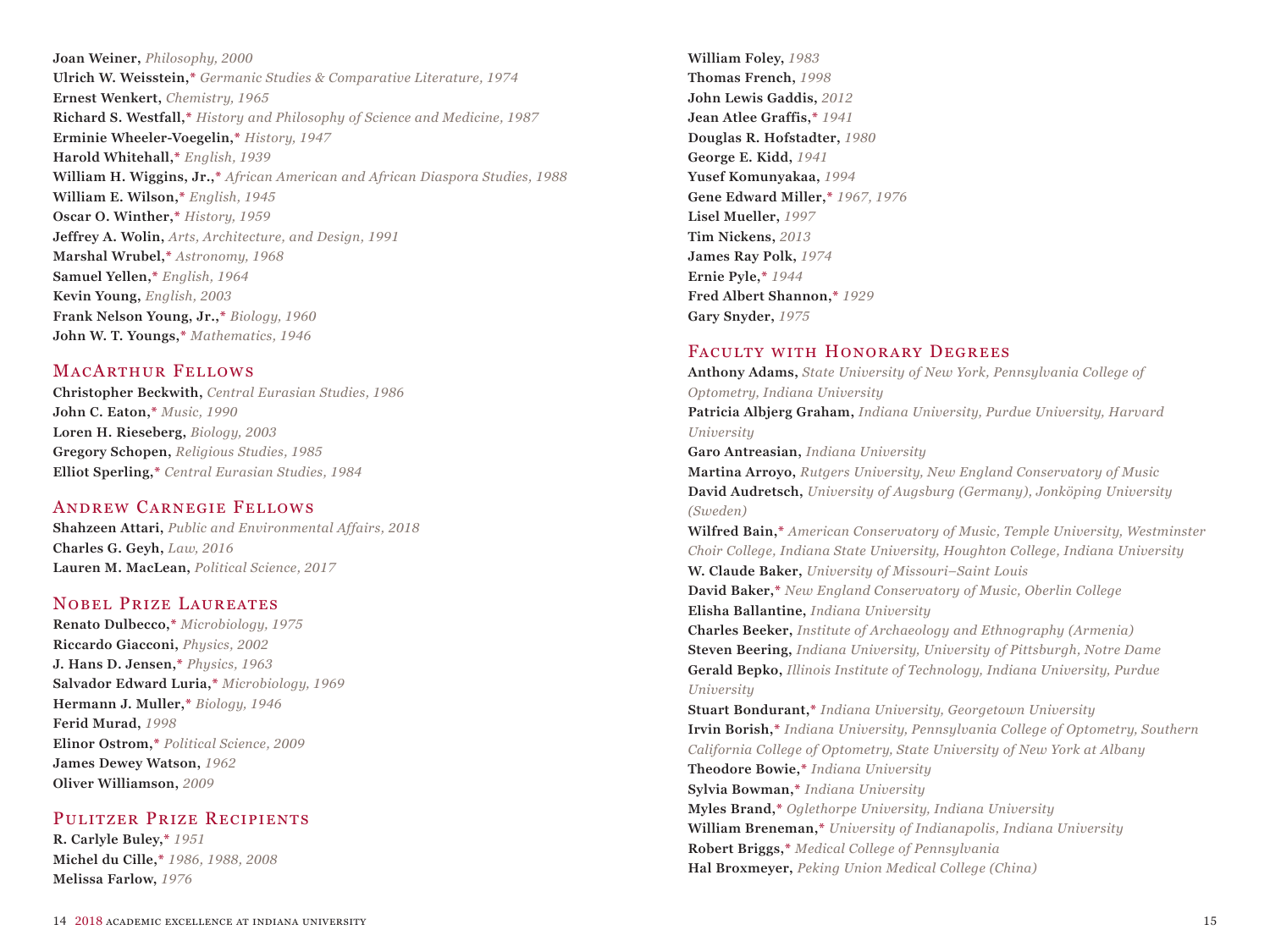**Maria Bucur,** *National University of Political Science and Public Administration (Romania)* **Elmer Burritt Bryan,\*** *University of Maine, Indiana University* **Amos William Butler,\*** *Indiana University* **Reynold Carlson,\*** *Indiana University* **Gwendolen Carter,\*** *Wheaton College, Indiana University, Russell Sage College, Western College for Women, Goucher College, Carleton University (Canada), McMaster College (Canada), Boston University, University of Toronto (Canada), Northwestern University, Smith College, Stetson University* **Thomas Clark,\*** *Washington and Lee University, Eastern Kentucky University, Indiana University, Western Kentucky University* **Ralph Cleland,\*** *University of Pennsylvania, Indiana University, Hanover College* **Dale Clevenger,** *Elmhurst College* **Joyce Clifford,\*** *Indiana University* **Evangelos Coufoudakis,** *Indiana University* **John Merle Coulter,\*** *Indiana University* **Jeannette Covert Nolan,\*** *Indiana University* **William Mitchell Daily,\*** *Indiana University* **Walter J. Daly,** *Indiana University* **Ernest Davidson,** *Rose-Hulman Institute of Technology, Uppsala University (Sweden)* **David Dilcher,** *Lyon University (France), University of Minnesota, Minneapolis*  **Richard DiMarchi,** *Valparaiso University* **Renato Dulbecco,\*** *Indiana University* **Clarence B. Dutton,\*** *Indiana University* **James D. Ebert,\*** *Washington and Jefferson College, Yale University, Indiana University*  **David Effron,** *North Carolina State University* **Thomas Ehrlich,** *Indiana University* **Fritz Epstein,\*** *University of Bonn (Germany), University of Freiburg (Germany)* **William Estes,\*** *Indiana University, University of Minnesota* **Mari Evans,** *Marian College, Indiana University* **Milton Fisk,** *University of Debrecen (Hungary)* **Jorja Fleezanis,** *New England Conservatory of Music* **Bernardino Ghetti,** *University of Sienna (Italy)* **Josef Gingold,\*** *Baldwin-Wallace College, Indiana University, Cleveland Institute of Music, New England Conservatory of Music* **H. Scott Gordon,** *Carleton University (Canada)* **William Greenough,\*** *Indiana University* **Kenneth Gros Louis,\*** *Indiana University* **Michael C. Grossberg,** *University of Linköping (Sweden)* **Linda Haas,** *Gothenburg University (Sweden)*

**Lee Hamilton,** *DePauw University, Ball State University, Indiana University, Bellarmine University, American University, Georgetown University, Manchester College* **Felix Haurowitz,\*** *University of Istanbul (Turkey), Indiana University* **Clarence Haworth,\*** *Indiana University* **Maynard Hine,\*** *Ohio State University, Indiana University* **Horace Hoffman,\*** *Indiana University* **Douglas Hofstadter,** *Universita degli Studi di Bologna (Italy)* **Ernest Holland,\*** *Indiana University* **Emily Holmquist,\*** *Evansville College, Indiana University* **Virgil Hunt, Sr.,\*** *Indiana University, Oakland City University* **Thomas Inui,** *Wake Forest University* **Jeffrey Isaac,** *National University of Political Science and Public Administration (Romania)* **Nell Jackson Watts,\*** *Indiana University* **Kenneth Kohlstaedt,\*** *Indiana University* **Emil Jan Konopinski,\*** *Indiana University* **Robert P. Kraft,\*** *Indiana University* **Jaime Laredo,** *Cleveland Institute of Music, University of Vermont* **Ting-Kai Li,** *Northeastern Ohio University, Indiana University, University of Southern California* **Ernest Hiram Lindley,\*** *Indiana University* **William Lowe Bryan,\*** *Indiana University* **Richard Lugar,** *University of Southern Indiana, DePauw University, Franklin College, Ball State University, Indiana University, Washington and Lee University, Notre Dame University, Purdue University, Tufts University, Franklin and Marshall College*  **Salvador Edward Luria,\*** *University of Chicago, Indiana University, Rutgers University, Brown University, Tufts University, University of Palermo (Italy)* **Angela McBride,** *Indiana University* **Clement J. McDonald,** *Indiana University* **David McDonald,\*** *Indiana University* **James McDonald,\*** *Indiana University* **Sylvia McNair,** *Westminster College, Indiana University* **Paul McNutt,\*** *Indiana University* **Michael McRobbie,** *University of Queensland (Australia), Sung Kyun Kwan University (South Korea), Australian National University (Australia), South East European University (Macedonia), Griffith University (Australia)* **John Mee,\*** *Miami University, Indiana University* **Doris Merritt,** *Purdue University, Indiana University* **Lynne Merritt, Jr.,\*** *Indiana University* **R. Keith Michael,** *Indiana University* **Herbert Miller,** *Indiana University*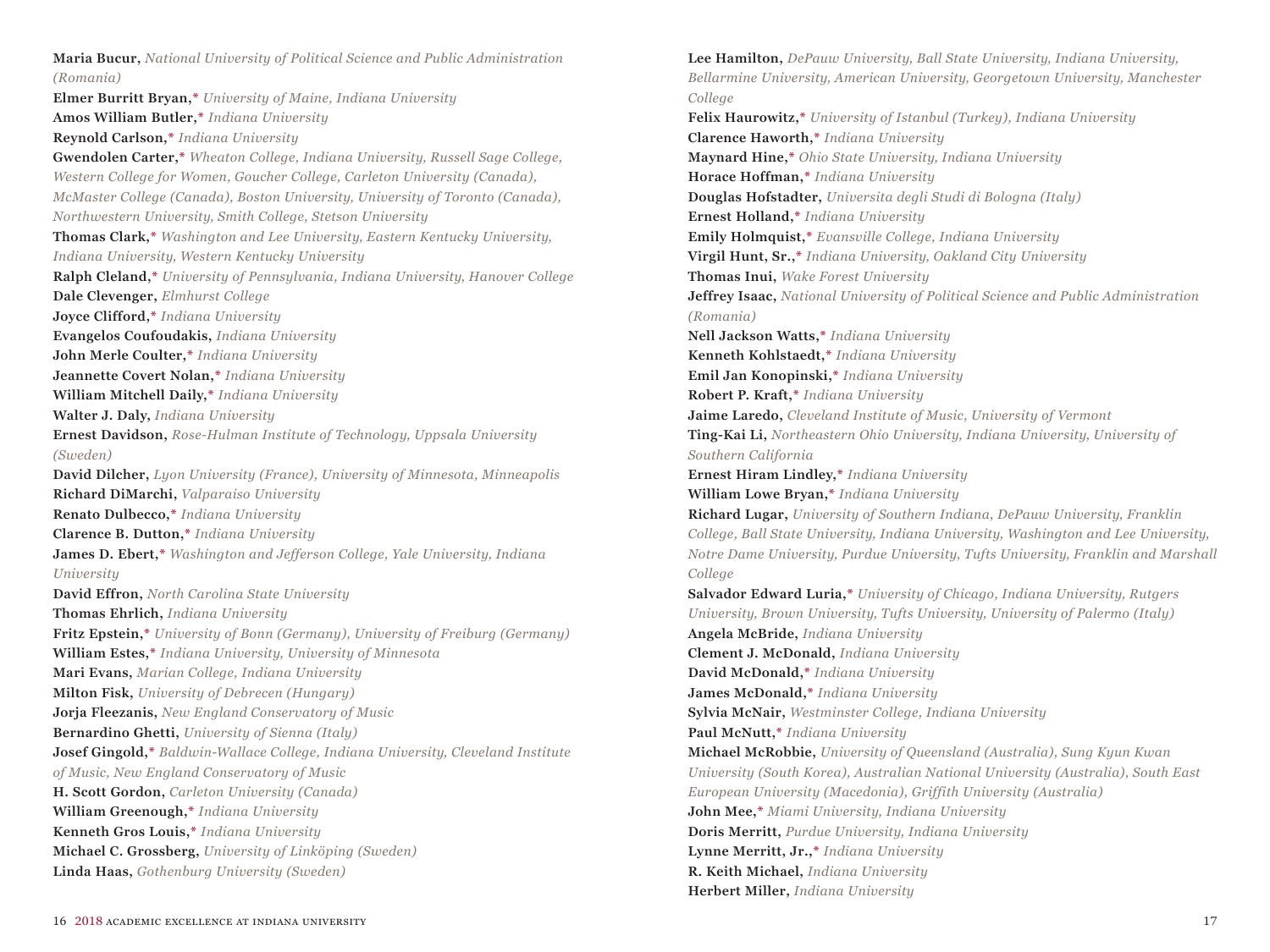**John Anthony Miller,\*** *Indiana University* **Richard T. Miyamoto,** *Rose-Hulman Institute of Technology* **Ward Wilfred Moore,\*** *Mahidol University (Thailand)* **Emilio Moran,** *Michigan State University* **Herbert Muller,\*** *Purdue University* **Hermann Muller,\*** *University of Edinburgh (United Kingdom), Columbia University, University of Chicago, Jefferson Medical College, Swarthmore College* **Haydn Murray,\*** *Universidad Nacional del Sur (Argentina), Indiana University*  **Homer A. Neal,\*** *Indiana University, Michigan State University, Notre Dame University* **Irene Neu,\*** *Marietta College* **Paul Nicoll,\*** *Tarkio College* **Milos Novotny,** *Uppsala University (Sweden), Masaryk University (Czech Republic), Charles University (Czech Republic)* **Robert M. O'Neil,** *Beloit College, Indiana University* **Elinor Ostrom,\*** *University of Zurich (Switzerland), Erasmus University Rotterdam (Netherlands), Lulea University (Sweden), University of Michigan, Uppsala University (Sweden), Humboldt University, Norwegian University of Science and Technology (Norway), McGill University (Canada), Michigan State University, Universite Montpellier (France), TERI University (India)* **Irvine H. Page,\*** *Indiana University* **Robert L. Payton,\*** *Indiana University* **Ruth Person,** *Indiana University* **Anya Peterson Royce,** *University of Limerick (Ireland)* **Menahem Pressler,** *North Carolina School of the Arts, University of Nebraska, San Francisco Conservatory of Music, University of Kansas*  **Frank Putnam,\*** *Cambridge University (United Kingdom)* **Alexander Rabinowitch,** *Knox College* **Henry Radford Hope,\*** *Indiana University* **Marcus C. M. Rhoades,\*** *Indiana University* **Gwyn Richards,** *Anderson University* **W. Eugene Roberts, Jr. ,** *University of Lille (France)* **Henry Rosso,\*** *Indiana University* **John W. Ryan,\*** *Indiana University* **Anne Ryder,** *Marian University, University of Indianapolis, Franklin College* **Alfred Ryors,\*** *Indiana University* **Juan A. Salas,** *Pontificia Universidad Católica de Chile (Chile)* **Bruce Sales,** *City University of New York* **John Seffrin,** *Purdue University, Indiana University* **Robert H. Shaffer,\*** *Indiana University, DePauw University* **Richard Shiffrin,** *University of Amsterdam (Netherlands)*

**B. F. Skinner,\*** *North Carolina State University, University of Chicago, University of Missouri, Alfred University, University of Exeter (United Kingdom), McGill University (Canada), Quebec, Canada, Indiana University, Hobart and William Smith Colleges, University of Maryland Baltimore County, Tufts University, Keio University (Japan), Ball State University* **Henry H. Smith,\*** *Indiana University* **Tracy Sonneborn,\*** *Johns Hopkins University, Northwestern University, University of Geneva (Switzerland), Indiana University, University of Westphalia (Germany)* **Nicholas Spulber,\*** *National University of Political Science and Public Administration (Romania)* **Elvis J. Stahr, Jr.,\*** *Indiana University* **Janos Starker,\*** *New England Conservatory of Music* **David Starr Jordan,\*** *Butler University, Cornell University, Johns Hopkins University, Indiana University* **Erik Stolterman,** *Gothenburg University (Sweden)* **George Stookey,** *Indiana University* **Joseph Swain,\*** *Indiana University* **Orlando Taylor,** *Purdue University, Hope College, DePauw University, Indiana University, Denison University, Southern Connecticut State University* **Stith Thompson,\*** *Indiana University* **Ralph Tirey,\*** *Indiana University* **Walter Treanor,\*** *Indiana University* **Michael Uslan,** *Monmouth University, Westfield State University* **Carol Vaness,** *University of California* **Charles Voegelin,\*** *Indiana University* **August Watanabe,\*** *Indiana University* **L. Leslie Waters,\*** *Indiana University* **André Watts,** *Yale University, Albright College, University of Pennsylvania, Miami University* **Arthur Weimer,\*** *American Graduate School of International Management, Beloit College, Indiana University* **Herman B Wells,\*** *Indiana University* **Richard R. Wilk,** *Lund University (Sweden)* **William Wilson,\*** *University of Evansville, Indiana University* **Henry Bryan Witham,\*** *Indiana University* **Andew Wylie,** *Indiana University*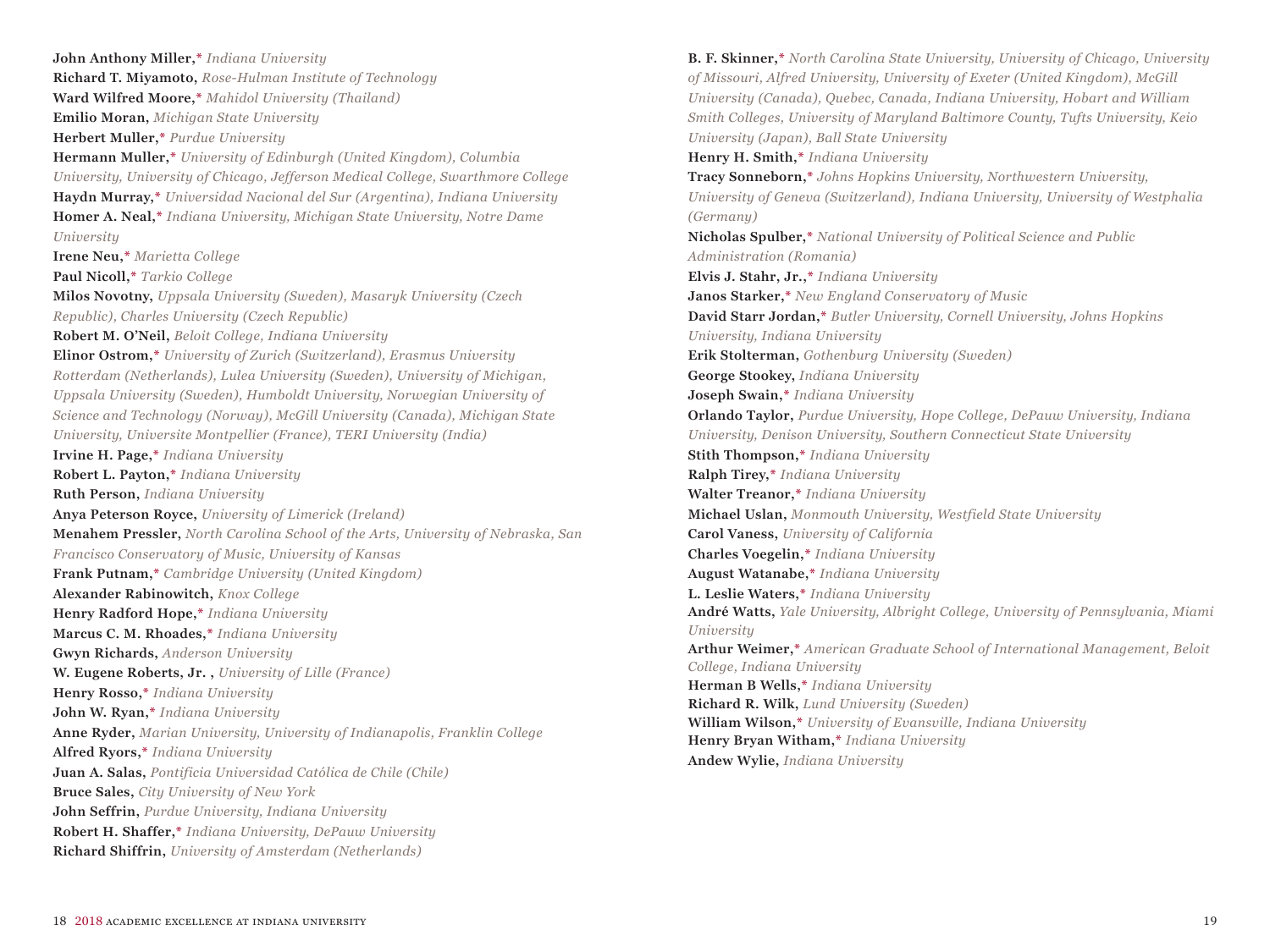## 2018 Special Guests

#### FELLOWS OF THE AMERICAN MATHEMATICAL SOCIETY

**Hari Bercovici,** *Bloomington* **Mihai Ciucu,** *Bloomington* **James Davis,** *Bloomington* **David Fisher,** *Bloomington* **Robert Glassey,** *Bloomington* **Alexander Its,** *Indianapolis* **Michael Larsen,** *Bloomington* **Valery Lunts,** *Bloomington* **Russell Lyons,** *Bloomington* **Michael Mandell,** *Bloomington* **Michal Misiurewicz,** *Indianapolis* **Peter Sternberg,** *Bloomington* **Roger Meyer Temam,** *Bloomington* **Dylan Paul Thurston,** *Bloomington* **Vladimir Turaev,** *Bloomington* **Shouhong Wang,** *Bloomington* **Kevin Zumbrun,** *Bloomington*

## Elected Members of the Sociological Research Association

**Arthur Alderson,** *Bloomington* **Clem Brooks,** *Bloomington* **Thomas F. Gieryn,** *Bloomington* **J. Scott Long,** *Bloomington* **Jane McLeod,** *Bloomington* **Dina Okamoto,** *Bloomington* **Eliza Pavalko,** *Bloomington* **Bernice A. Pescosolido,** *Bloomington* **Brian Powell,** *Bloomington* **Peggy Thoits,** *Bloomington* **Pamela Barnhouse Walters,** *Bloomington* **\* deceased**